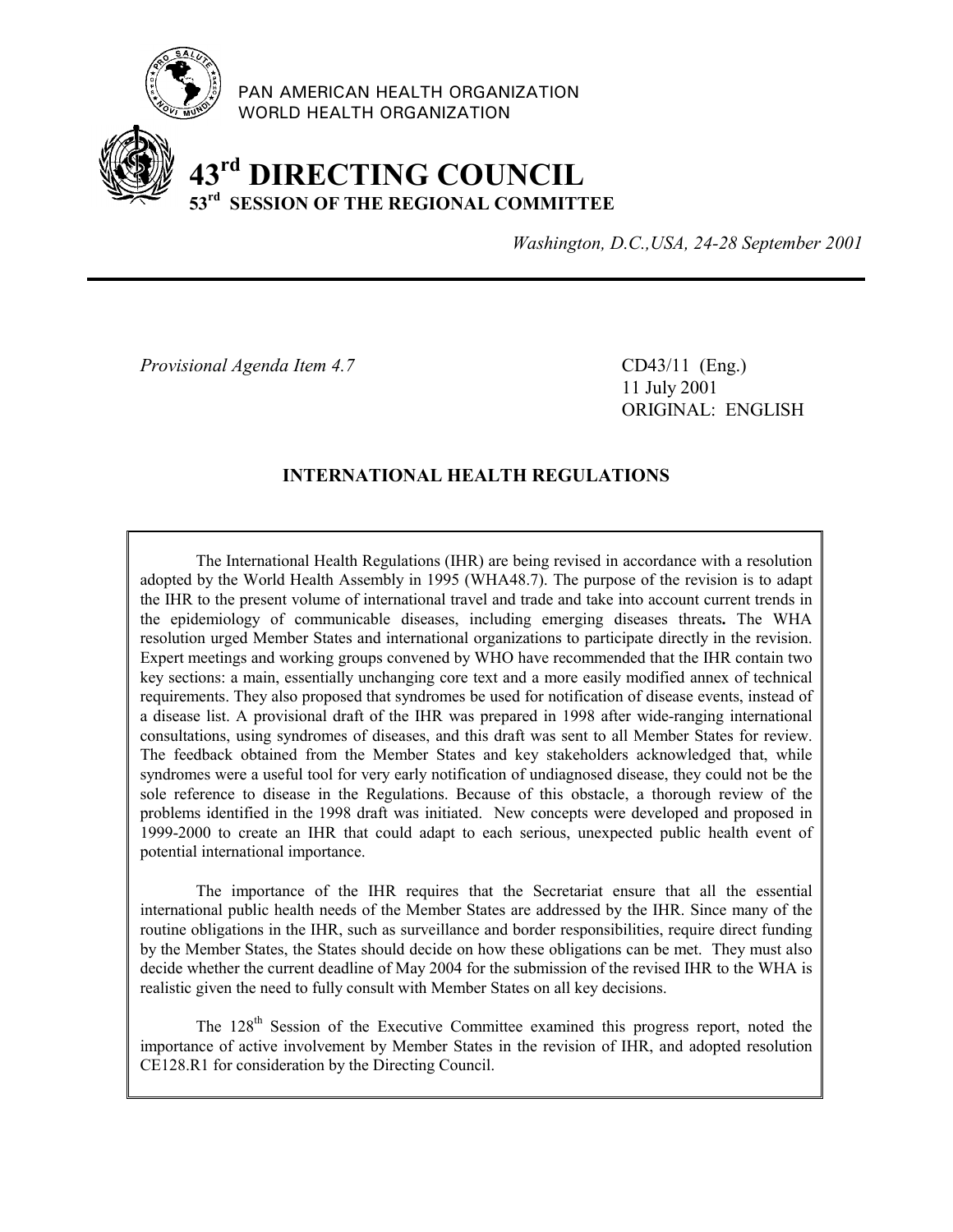# **CONTENTS**

| 1. |                                                      |                                                                                                          |  |
|----|------------------------------------------------------|----------------------------------------------------------------------------------------------------------|--|
| 2. |                                                      |                                                                                                          |  |
| 3. |                                                      |                                                                                                          |  |
| 4. |                                                      |                                                                                                          |  |
| 5. | Benefits of the New International Health Regulations |                                                                                                          |  |
| 6. |                                                      |                                                                                                          |  |
| 7. |                                                      |                                                                                                          |  |
|    |                                                      | Annex A: Schematic Flow Chart of Revised International Health Regulations<br><b>Notification Process</b> |  |
|    |                                                      | Annex B: International Health Regulations Revision Process                                               |  |
|    |                                                      | Annex C: Contact Officers                                                                                |  |
|    |                                                      | Annex D: Resolution CE128.R1                                                                             |  |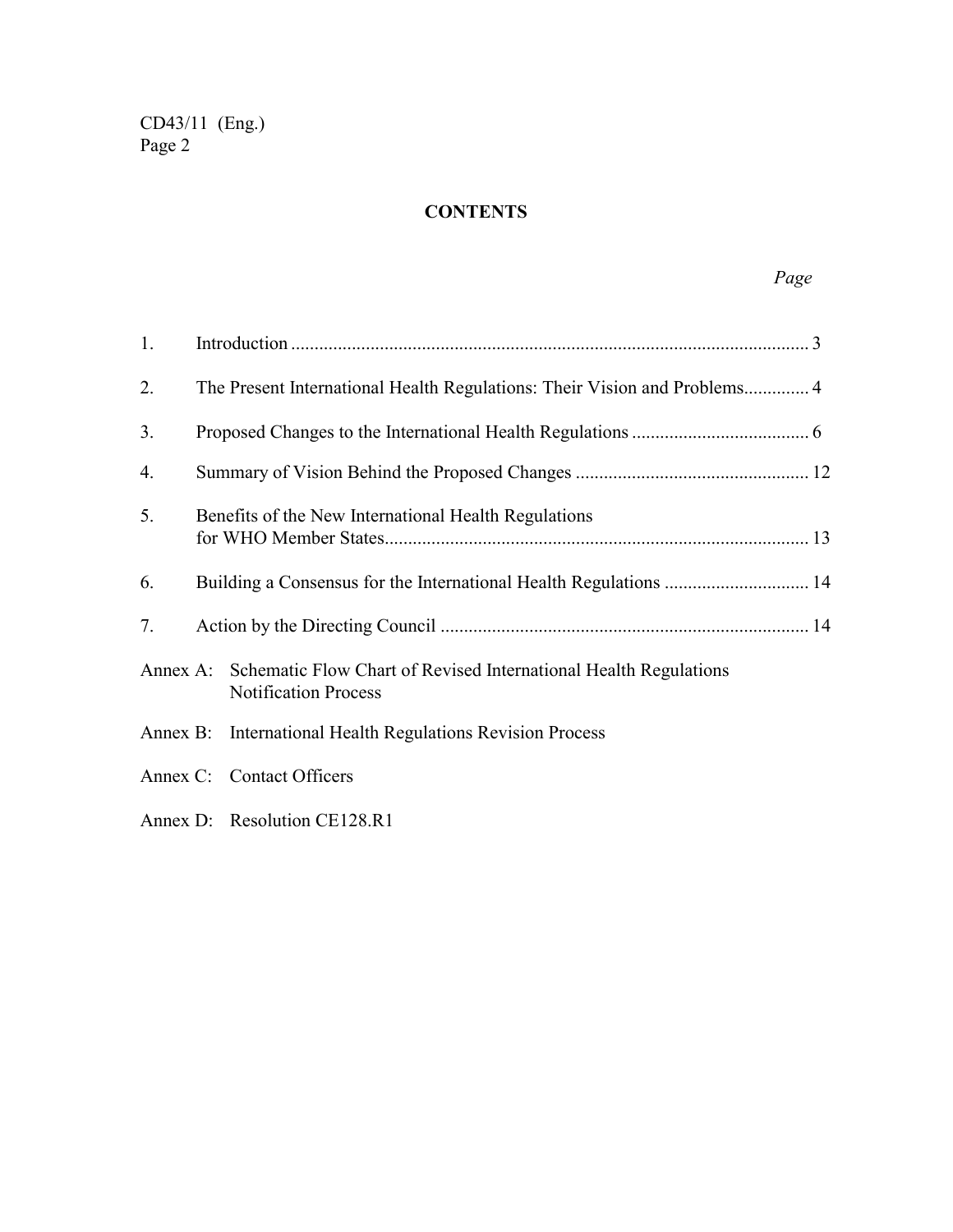# **REVISION OF THE INTERNATIONAL HEALTH REGULATIONS: A PROGRESS REPORT**

### **1. Introduction**

In the 21st century, the phenomenon of globalization has altered the traditional distinction between national and international health. Very few, if any, urgent public health events are solely within the purview of national authorities. One of the obvious consequences of globalization is the increased risk of international spread of infectious diseases. People and goods are crossing national borders in massive numbers unparalleled in human history. While some countries may still opt for extreme protectionism, importation of diseases is always difficult to prevent. The cross-border impact of infectious diseases is best addressed through multilateral efforts by countries.

The most concrete measures to stop importation of infectious diseases are quarantine and trade embargoes, and the ultimate way to stop international spread of disease would, of course, be to stop all international traffic. Such drastic measures, although unlikely options in today's globalizing world, nonetheless underline the close connection between disease control, trade, and traffic. The International Health Regulations (hereafter IHR) represent the earliest multilateral initiative by countries to develop an effective global surveillance for cross-border transmission of diseases. The IHR strive to harmonize public health, trade, and traffic, and today remain the only binding set of regulations on global surveillance for infectious diseases by WHO Member States.

The World Health Assembly (WHA) requested the revision of the IHR in 1995 (WHA48.7), to address the threat posed by substantial increases in international travel and the potential for rapid dissemination of infectious diseases, especially by air travel. The IHR had proven to be ineffective in addressing the emergence of Ebola in the Democratic Republic of the Congo in 1995—Ebola was not included in the three diseases listed in the IHR—and with the interference with regional trade caused by the reemergence of cholera in the Americas in 1991.

The key changes proposed in the revised IHR are:

(a) Extend the capacity of the IHR and Member States to deal with all urgent international disease risks, including emerging diseases. Member States would be required to notify WHO of all public health risks of potential international importance that occur in their territory.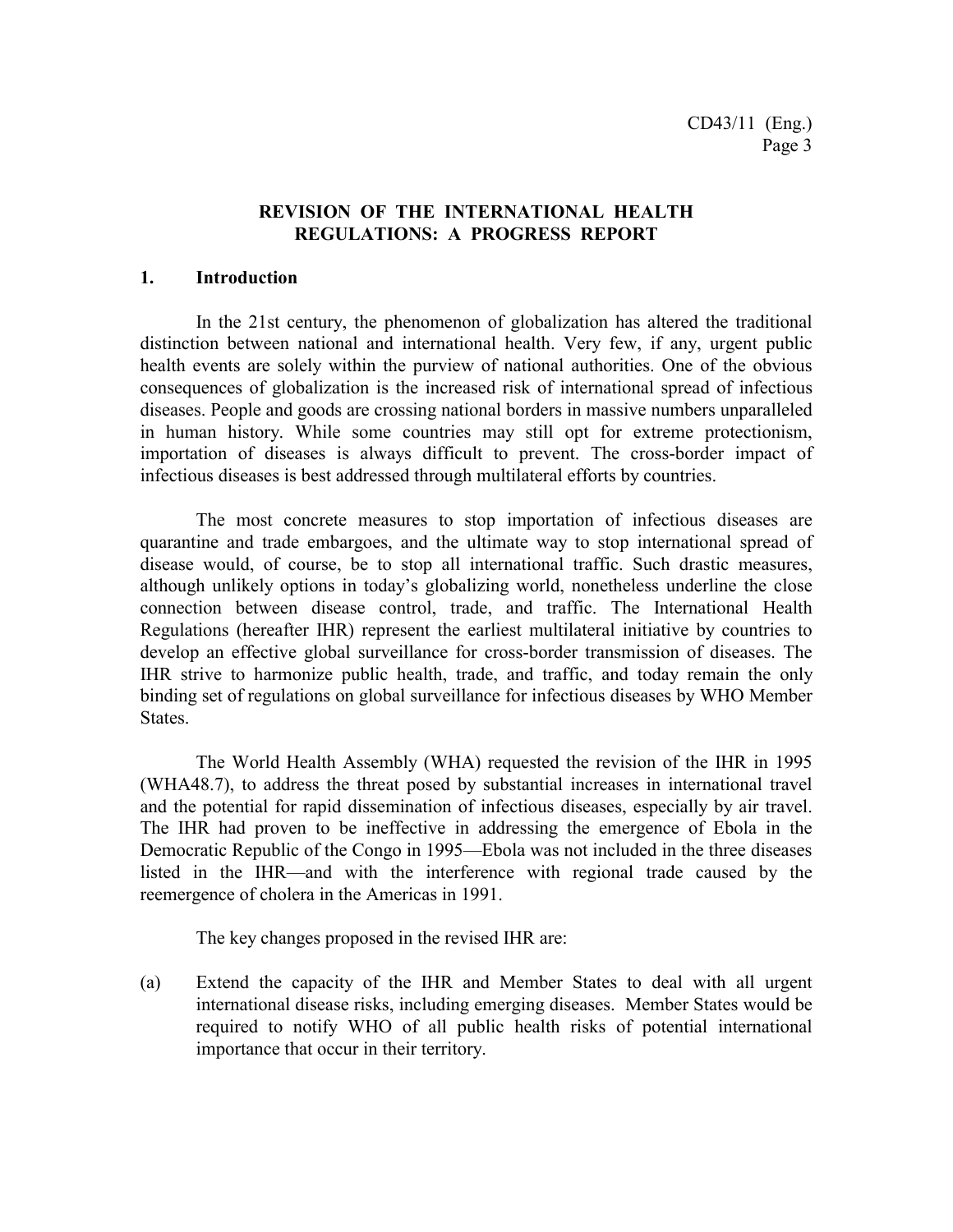- (b) Create a list of all the key public health measures that could be applied by Member States to contain a disease event or to counter the threat of disease importation from the event.
- (c) Provide event-specific recommendations and/or time-limited directions for the application of certain measures, as appropriate, during urgent events, drawing from the above-mentioned list, which will be published in the IHR text.
- (d) Allow the use of information from sources, for example the other than official Member State notifications, to request verification of the status of a disease event. No further action would be taken without direct consultation with the affected Member State.
- (e) Provide Member States with a "test" for assessing national public health risks to see if they meet both urgent and international parameters, and, hence, should be notified to WHO.
- (f) Provide a template to help define a consistent minimum Member State capacity for surveillance and response for urgent, potentially international risks.
- (g) Provide more flexibility for Member States by using a capacity-based formula for port-of-entry organizational requirements.
- (h) Provide Member States with a clearer international mandate to board and inspect international conveyances, such as ships and aircraft. The range of items included in the ship requirements, for example, will be more comprehensive to reflect emerging public health issues. WHO proposes to oblige international operators to meet the new requirements, and the conveyances would be subject to compliance inspections, as appropriate, by Member States.

The current public health protection measures, which are applied unilaterally by Member States for international travelers, conveyances, goods, and cargoes will continue in the revised IHR. These measures will be subject to review and consultation to ensure that they are still scientifically valid and meet Member State operational requirements.

### **2. The Present International Health Regulations: Their Vision and Problems**

The IHR are a regulatory mechanism for the sharing of epidemiological information on transboundary spread of infectious diseases. Their fundamental principle is to ensure maximum security against the international spread of diseases with a minimum of interference with world traffic*.*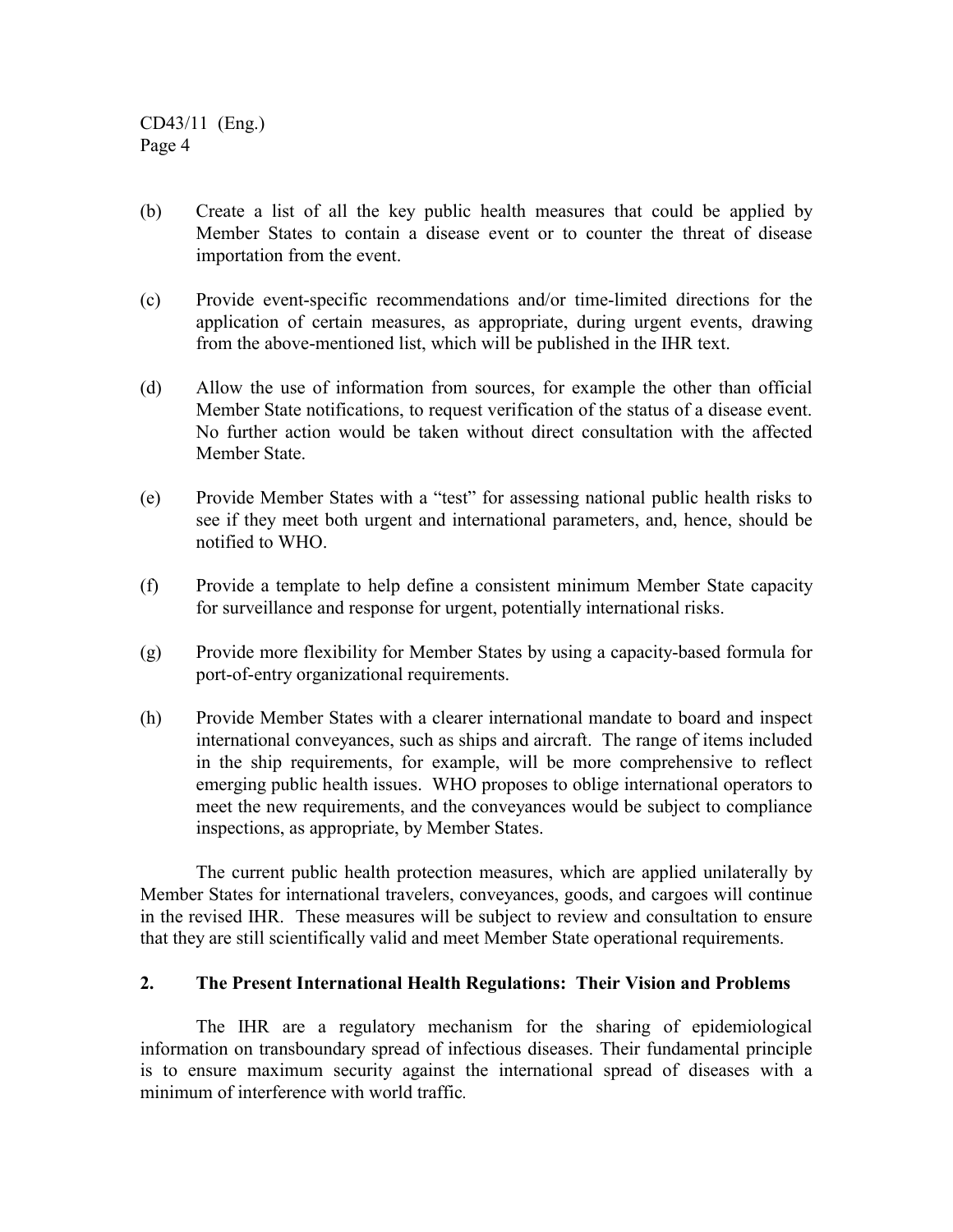To achieve this purpose, the present IHR provide for obligations on WHO Member States to notify WHO through its Country and Regional Offices of the outbreaks of cholera, plague, and yellow fever in their territories; list the maximum measures applicable during such outbreaks; and makes rules for international traffic. These measures cover the requirements for health and vaccination certificates for travelers from infected to non-infected areas, deratting, disinfecting, and disinsecting of ships and aircraft as well as detailed health measures at airports and seaports in the territories of WHO Member States.

The reason to list maximum measures allowed is simple: if a template is not given for protective measures to be taken by countries in an outbreak situation, then there is great risk of overreaction. This could be very damaging to the country suffering the outbreak: tourism, traffic, and trade might well suffer, with economic consequences that are far beyond what is necessary and sufficient from a public health point of view.

Because of extensive globalization in travel and trade, countries are worried that diseases from even remote parts of the world could be imported. Potentially damaging traffic and trade embargoes can thus be imposed, often based only on the perception of risk for disease importation. This overreaction on the part of contiguous neighbors, trading partners, and other countries can sometimes take on global proportions, as happened during the cholera epidemic in the Americas in the early 1990s. Andean countries lost more than US\$ 1,000 million before the event could be put into proper public health focus. Such situations demand a measured and evidence-based response from a credible third party. The IHR are the only international legally-binding global tool for public health and enable WHO and its Regional Offices, in direct collaboration with the Member States, to address these problems.

The present IHR, as a global regulatory tool for disease surveillance, have the following major constraints:

- Limited Coverage: They regulate only cholera, plague, and yellow fever.
- *Dependence on Country Notification:* The IHR wholly depend on a country that has suffered an outbreak of any of the three diseases to make an official notification to the WHO.
- *Lack of Mechanisms for Collaboration:* At present little exists in the IHR to foster collaboration between WHO and an affected country.
- *Lack of Incentives:* The present IHR lack effective incentives to induce compliance by Member States*.*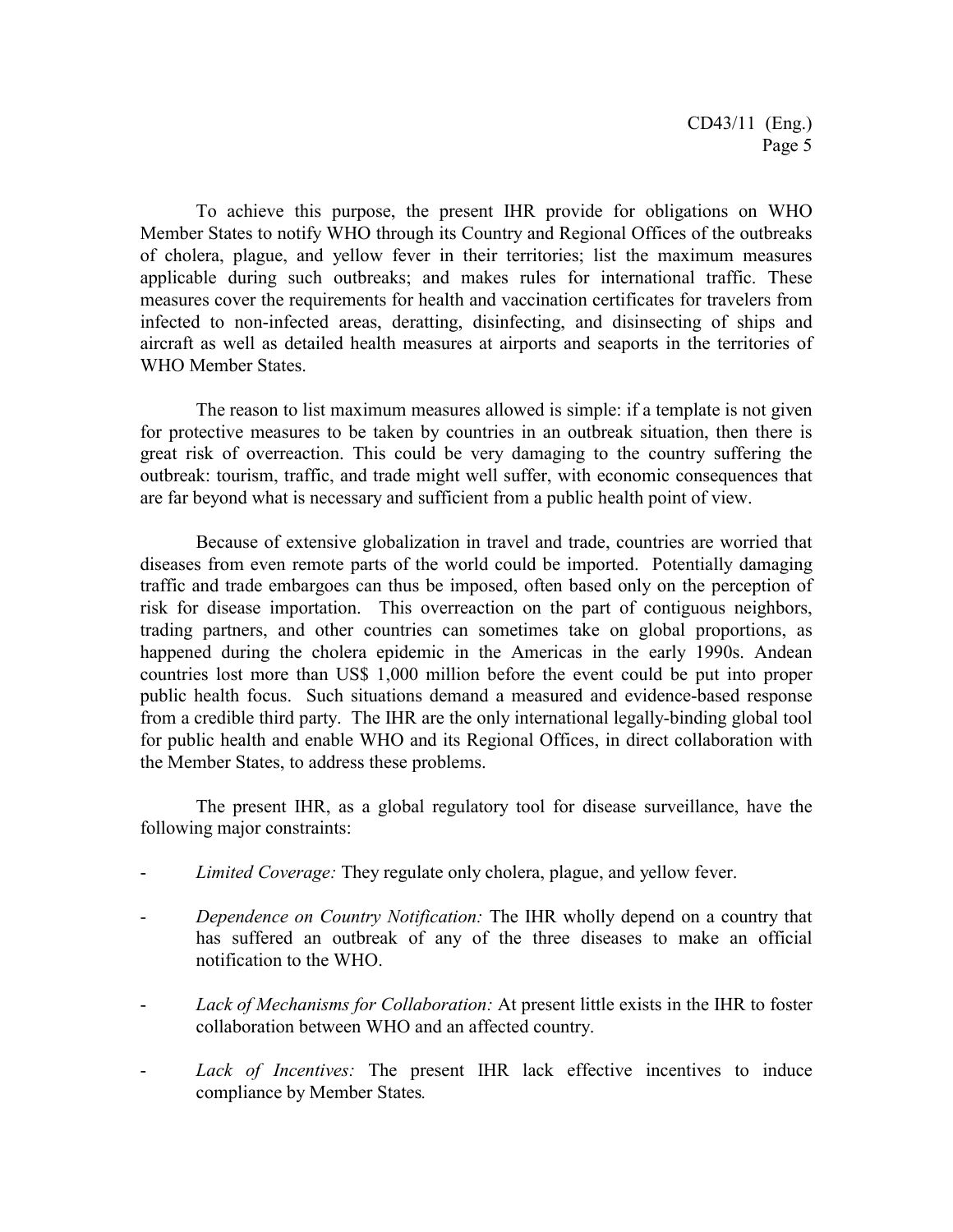- *Lack of Event-Specific Measures:* At present WHO lacks the capacity to provide specific measures to prevent the international spread of disease. IHR measures cannot be tailored to the event*.*

With these major constraints in mind, key changes have been proposed to develop IHR that would adapt to emerging trends in 21st century epidemiology and global travel.

### **3. Proposed Changes to the International Health Regulations**

The IHR revision is a collaborative process. Its essence is to review the gaps in the present text and transform IHR into an effective regulatory tool for WHO Member States to strengthen global disease surveillance and to act pro-actively in international outbreaks. Although some of the core concepts proposed for the revision of the IHR are new, most of them already exist in the present IHR. They are being developed and fine-tuned to adapt to contemporary global surveillance demands and control of international outbreaks. All of the items listed are proposals, and as such require extensive consultation before presentation to the World Health Assembly and ultimate acceptance by Member States.

Some of the terms used below are still incompletely defined and must be finalized before inclusion in the IHR text. As in the existing IHR, part of the revised text will include all relevant definitions.

As for the central term "event of urgent international importance related to public health," see below under 3.2 for a first attempt at a definition. In the text below this rather long term will be replaced by "urgent international event," or sometimes only "event." No clear position has been taken whether non-infectious events should be included in this definition or not.

The proposed core concepts in the new IHR will cover the following areas:

# **3.1** *The new IHR will not contain a list of notifiable diseases, nor will depend solely on the use of syndromes for notification. Instead they will require the reporting of all "events of urgent international importance related to public health."*

*Rationale*: In the present world of new and reemerging diseases, any disease list can become obsolete the day after it is printed. Also, a case of a disease in itself does not always pose a danger of international spread or impact. The disease must be coupled with specific circumstances, such as place, time, size of outbreak, closeness to an international border (or an airport), speed of spread, and mode of transmission. Routine occurrence of endemic diseases will not be notifiable under the revised IHR. Consequently, cholera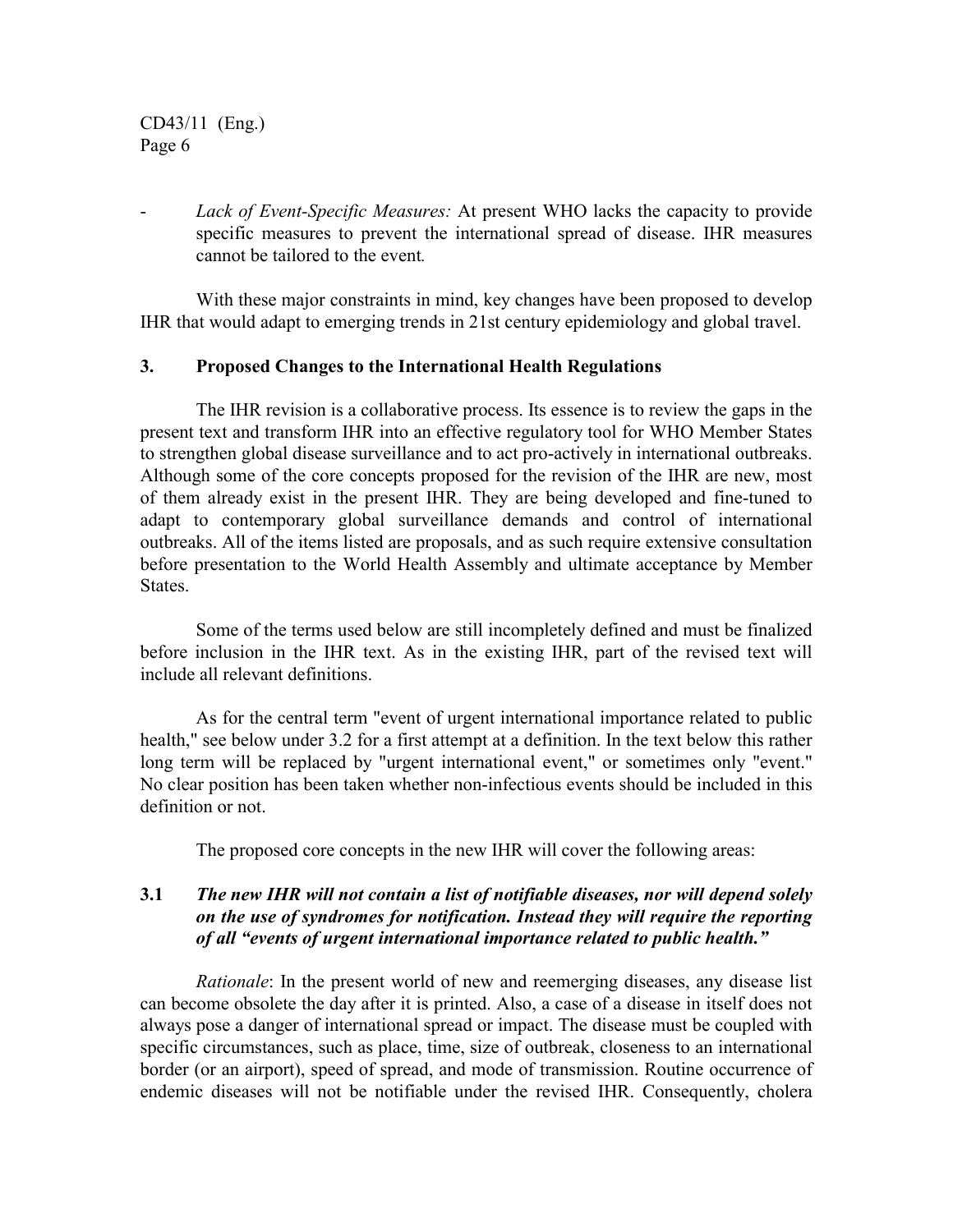would no longer be notifiable unless an outbreak were of urgent international importance, for instance, if it occurred in an area where the disease is not endemic, or involved a new strain with antimicrobial resistance or unusual severity, or if trade and travel restrictions were applied by other Member States.

The core concept of the revised IHR—and one that will require substantial change in the way countries interact with WHO—is that events of urgent international importance related to public health should be notified to WHO. The new IHR will contain an algorithm—a test, to help decide when an event would be both urgent and international. Obtaining agreement on such an algorithm will be one of the main tasks of the IHR Revision Team. An early draft of this algorithm, which was tested during the Syndrome Pilot Study, contained the following parameters:

- high potential for spread outside the community/country
- unexpectedly high case fatality ratio
- unusual or unexpected event
- country capacity to control and contain the event
- high international media profile
- potential for imposition of trade/traffic barriers by other countries
- occurring in a high density/urban area
- significant possibility of international transport of infected persons or contaminated goods/conveyances
- significant possibility of vector transport

*Impact*: The concept of "urgent event of international importance related to public health" means that countries should no longer send off reports about diagnosed cases of cholera, plague, or yellow fever in an almost automatic fashion. When there is an event with possible international consequences, several sectors of the national administration will have to quickly decide if the event fulfills the WHO criteria, and whether it should be reported to WHO. Tools like the algorithm should assist this process.

# **3.2** *Each country will need a focal point for the IHR process.*

*Rationale:* Since the new IHR will cover a much wider span of public health events and outbreaks, and since these events may appear very quickly, communication with WHO needs to be available around the clock. This will be required both for information going out from a country affected by an event and for information from WHO about events in other countries. In the latter case, such information may have to be distributed nationally to hospitals, health officials, ports, and airports very quickly.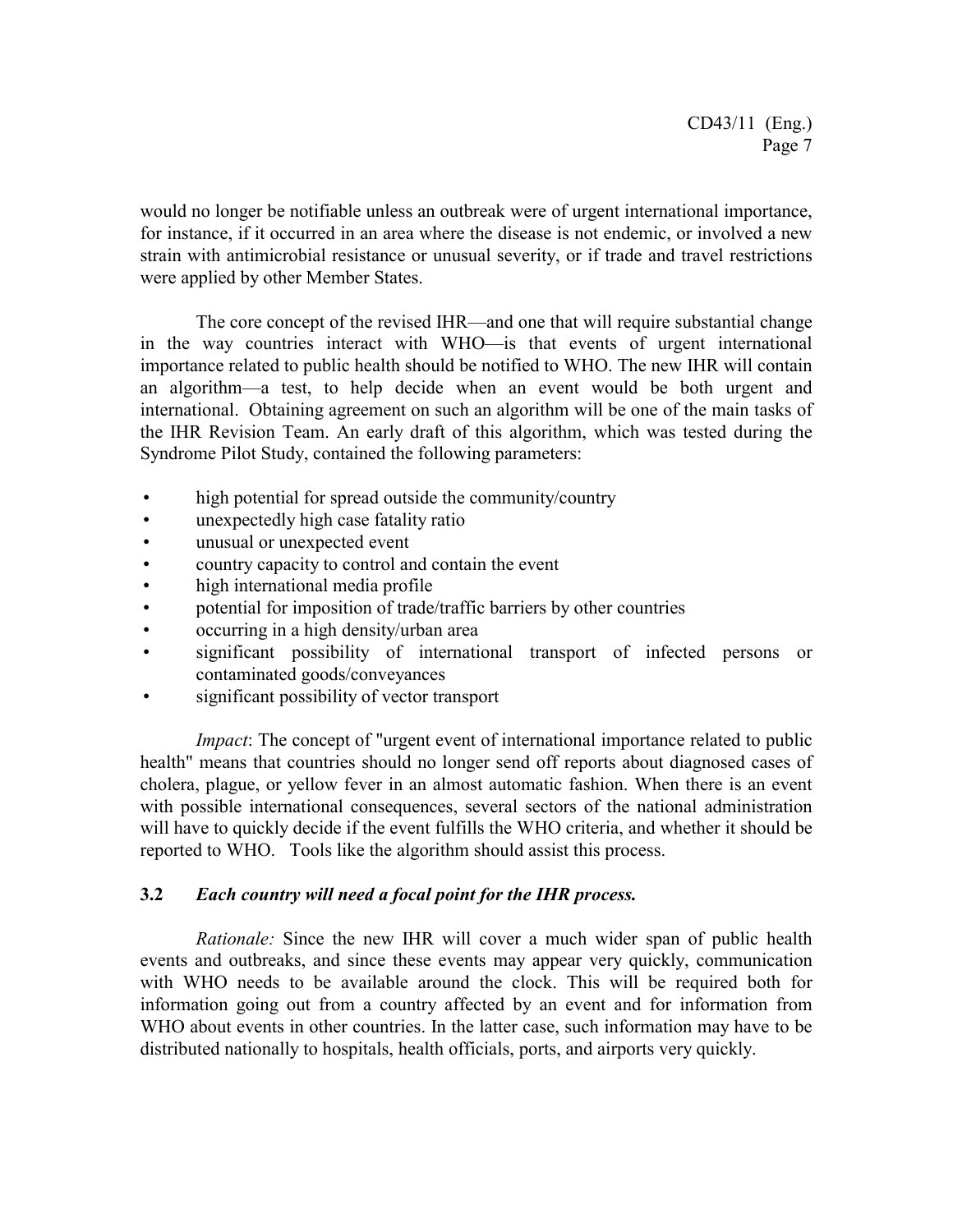*Impact*: The communication will have to be electronic, and there needs to be a back-up system within each Member State, so that one single e-mail address always leads to someone who is available. In an urgent situation, a single contact point is vital to ensuring that the Member State can protect itself from the emergency.

# **3.3** *Each country must have a capacity to quickly report and analyze national disease events, to determine their potential to affect other Member States.*

*Rationale*: In order for urgent national events that could be of international importance to be picked up early, each country will require a surveillance system which feeds information on unusual and unexpected events from the periphery into the center in a very short time. Further, the system must have the capacity to rapidly analyze such data. The revised IHR will contain a recommended template for core requirements for a national surveillance system.

*Impact*: In many countries, this surveillance/analysis capacity may already be in place. Others may need a grace period to fulfill this IHR requirement, and external assistance and funding may become necessary. One advantage of having an IHR template for core requirements is that countries could use this in defining their core surveillance needs to the national health sector and to external donors.

# **3.4** *Member States will have the option to make confidential, provisional notifications to WHO.*

This option is not available within the existing IHR, which automatically list notified cases of cholera, plague, or yellow fever in the *Weekly Epidemiological Record (WER).*

*Rationale:* In the early days of an event, it will often not be clear if the criteria for an urgent international event are fulfilled. With this proposed change, Member States will have the option to contact WHO on a provisional basis, with no information made public. The affected State can then work together with WHO to assess the extent and potential impact of the event. This process could lead to a joint statement from the country and WHO, either to inform other Member States that the event was only national, or to state that there is some risk of international spread, but that only certain control measures need to be taken. In many instances, the event will remain national in scope, and no further action will be required.

Provisional notification would be ended when there is an increased threat or evidence of international disease spread. In this case, and after direct consultation with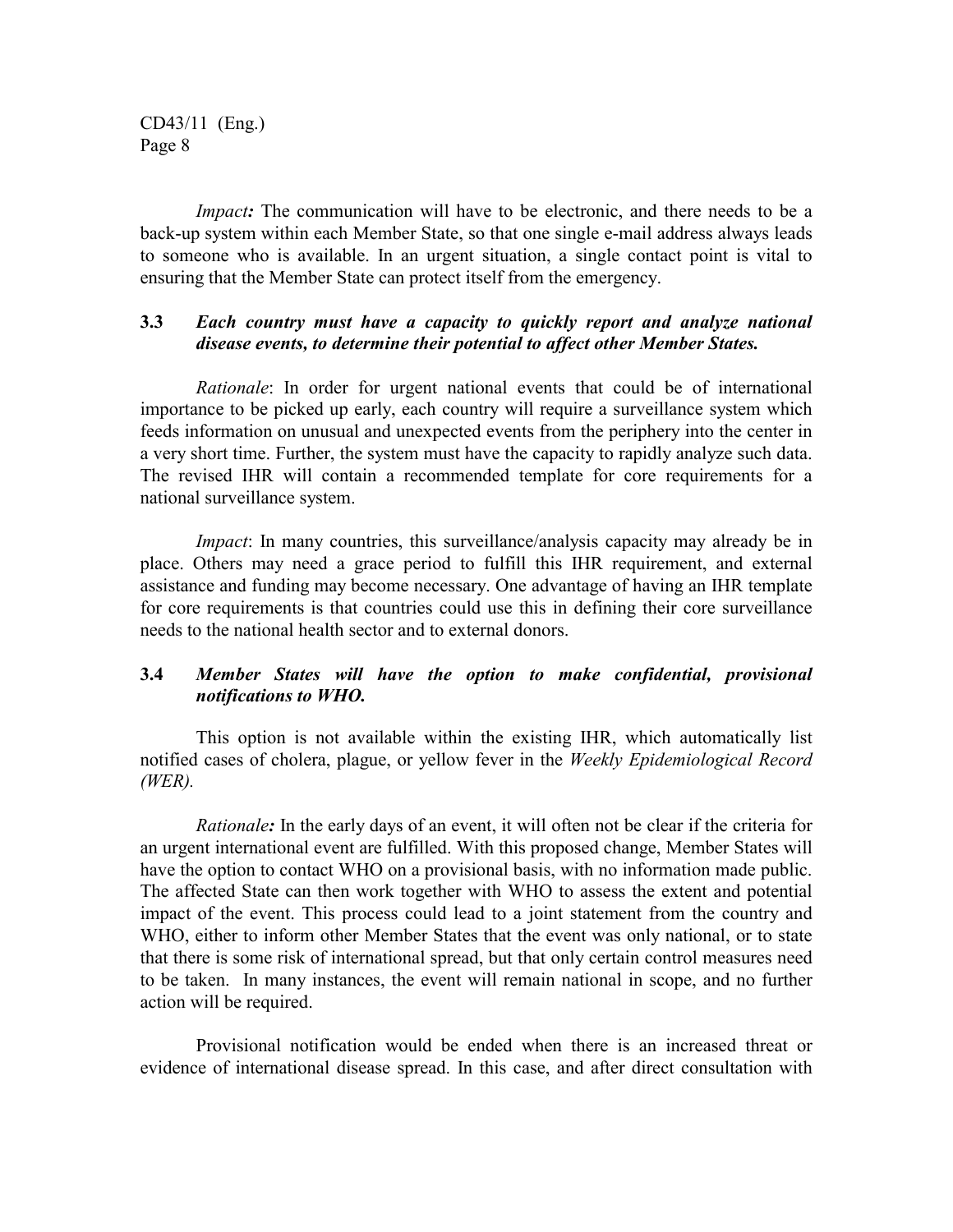the affected State, WHO would release the information necessary for the protection of other Member States.

*Impact:* The affected Member State(s) can have an opportunity to limit to reduce potential economic damage by gaining credibility through collaboration with WHO, and other countries can reduce unnecessary response cost due to overreaction. Any country that has not involved WHO in the assessment of a problem will not have the protection of recommendations from the Organization if the news becomes public, and would be open to arbitrary restrictions from other countries.

# **3.5** *Other information than official notifications will be used by WHO to help identify and control urgent international events. There will be an obligation by Member States to respond to requests from the Organization to verify the reliability of such information.*

*Rationale:* In the present era of rapid electronic communication—the global information super highway—news about many urgent international events will become public before even the most efficient administration has had time to react and notify. Such news, even if unverified, may quickly lead to restrictions on traffic and trade from other countries feeling threatened. WHO should become an important collaborator in the assessment of the situation as early as possible. In situations where apparently reliable information about an outbreak in a Member State has been provided to WHO, the Organization will contact the State and ask for verification of the event status within a very short time period.

Faced with non-notification of what appears to be an urgent international event, the Organization will need to inform other Member States for their protection, and if necessary, issue recommendations on appropriate measures.

*Impact*: The present IHR obligation on Member States to notify for three diseases is thus extended to an obligation to notify events to, or to respond to inquiries about, any potential urgent event from the WHO within a limited time. It can be foreseen that, in most such instances, the affected country will work closely with WHO to protect itself from unnecessary traffic restrictions. In the case of non-ratification, however, the decision process must be consistent and clear.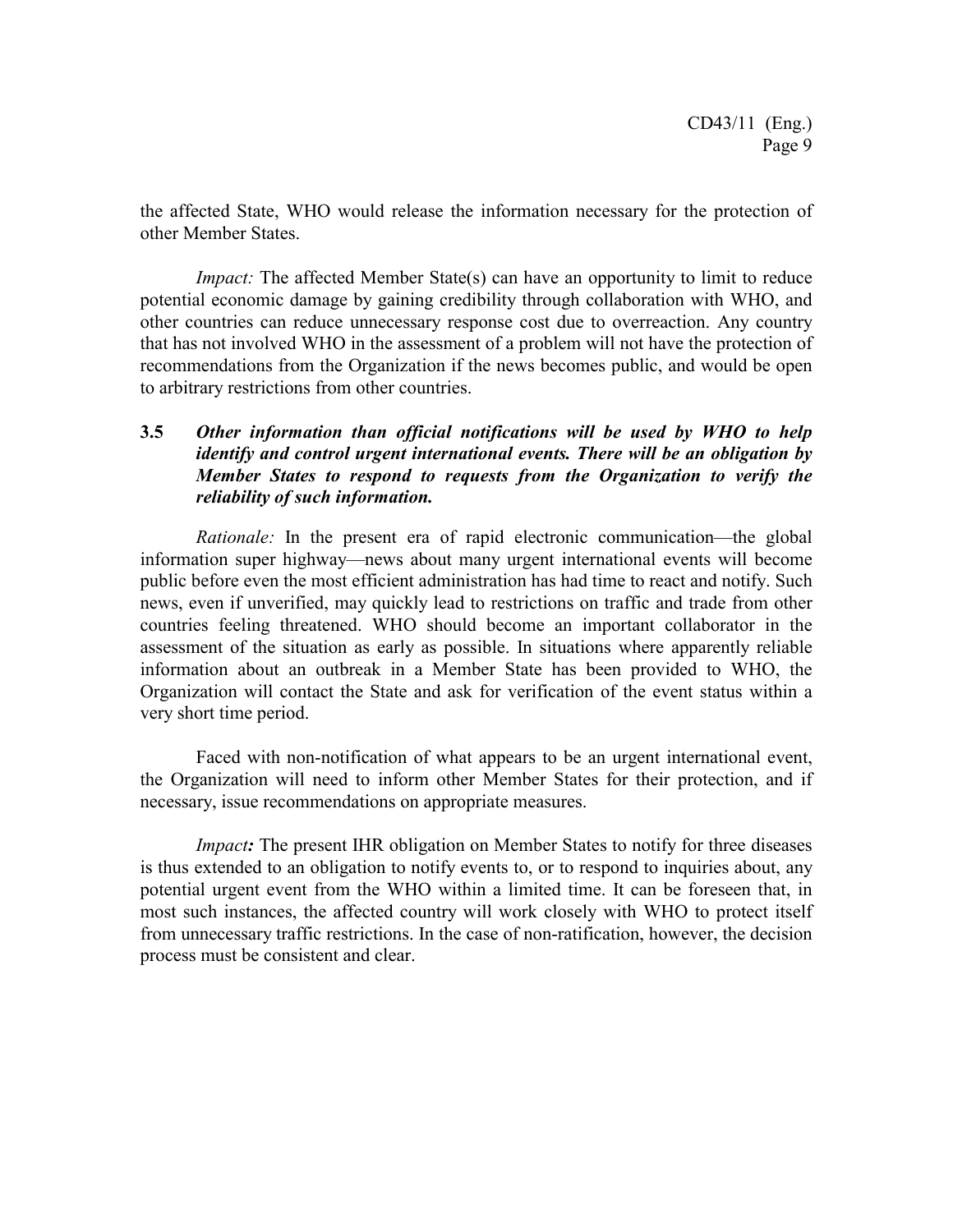**3.6** *The new International Health Regulations will attempt to ameliorate the economic losses associated with international disease events, by issuing recommendations that in effect establish a template for the measures required for the protection of other Member States. These measures will be based on the actual public health threat or impact of the event, as determined by assessing all of the evidence available during the event, in collaboration with the affected State.*

*Rationale*: Any functioning global surveillance system must take into account the economic consequences of reporting of disease events. If the WHO notification and response system cannot help to reduce tourism and trade losses to what is strictly required from a public health perspective, compliance with IHR reporting and notification obligations will most likely be ignored by Member States. This is in keeping with the historic purpose of the IHR: "to ensure the maximum security against the international spread of diseases with a minimum interference with world traffic."

*Impact*: WHO is attempting to maintain a dual-purpose regulation (health/traffic), and the new IHR must try and address both aspects. Besides working with Member States and Regional Offices, the revision consultation must include all WHO departments involved in goods, such as food safety, environment, and pharmaceuticals, as well as a plethora of external stakeholders who could be impacted by international disease events.

# **3.7** *There will be an obligation by WHO to rapidly assist Member States in assessing and controlling outbreaks.*

*Rationale:* Both after a provisional notification (3.4) and after a request from WHO for further information (3.5), many countries may need external assistance. If the extent and potential threat of the outbreak are unclear, the Organization will offer to send a response team, which will collaborate closely with the Member State government in controlling both diseases spread and minimizing the economic damage related to the event.

A key benefit of working with the WHO response team would be to assist affected countries to achieve international acceptance of their capacity to prevent international spread through an independent, third-party evaluation. This should reduce unnecessary economic hardship for the affected country.

*Impact:* The capacity of WHO to react and assist in outbreaks, even when there are multiple outbreaks occurring simultaneously, must be improved.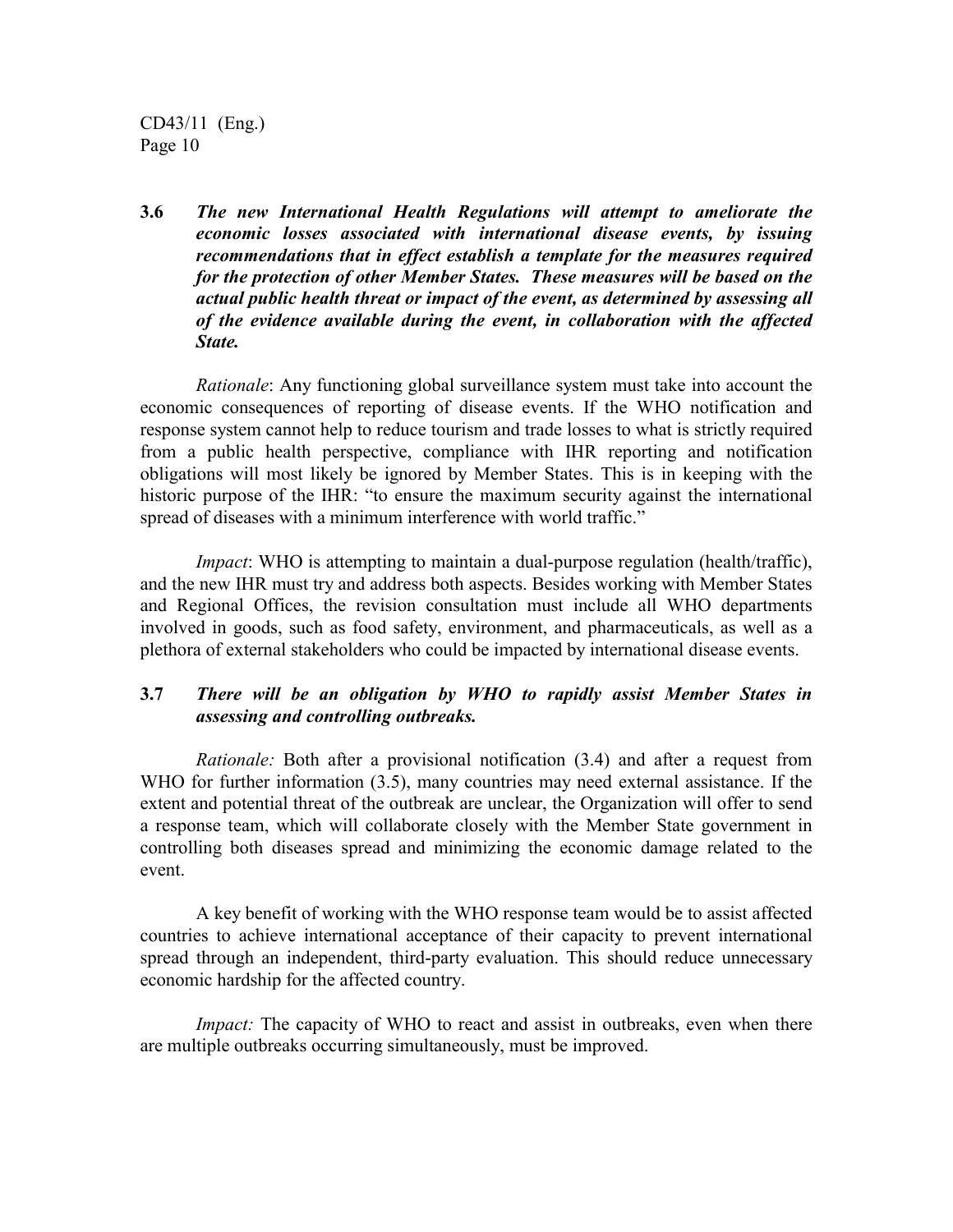#### **3.8** *There will be a transparent process within WHO to issue recommendations.*

*Rationale:* When there is imminent risk of international spread of disease, WHO will issue recommendations for Member State action. These recommendations regarding containment and control measures could be directed either to the affected country, to all other Member States, or both.

*Impact:* This decision process requires rapidity, while at the same time consensus is being built with as wide a representation as possible. Determining the most workable format remains one of the major tasks of the IHR Revision Project, but with all probability it will have to be a virtual, electronic process.

# **3.9** *The revised IHR will contain a list of all key measures that could be used in a WHO recommendation.*

*Rationale:* Each urgent event is unique, and just as it is impossible to give a list of diseases (see 3.2), there is no way to describe measures appropriate for each event in advance. The proposed model is a compromise: the list of measures that could be taken to prevent international spread of disease—at embarkation, during travel, and at point of entry—is not extensive, and should be contained in the new IHR.

Some of the examples of the draft measures currently under assessment for the ongoing revision process are shown below.

Measures potentially applicable at point of entry into non-affected Member States from an affected Member State are:

#### *(a) For travelers:*

- no measures required
- require travel history in affected country
- require proof of medical examination
- require medical examination on entry
- require proof of vaccination or other prophylaxis for entry
- require vaccination or other prophylaxis for entry
- require protective measures for suspected cases
- require active or passive medical surveillance from travelers from affected area
- require isolation of traveler for incubation period of disease
- refuse entry of persons from affected area.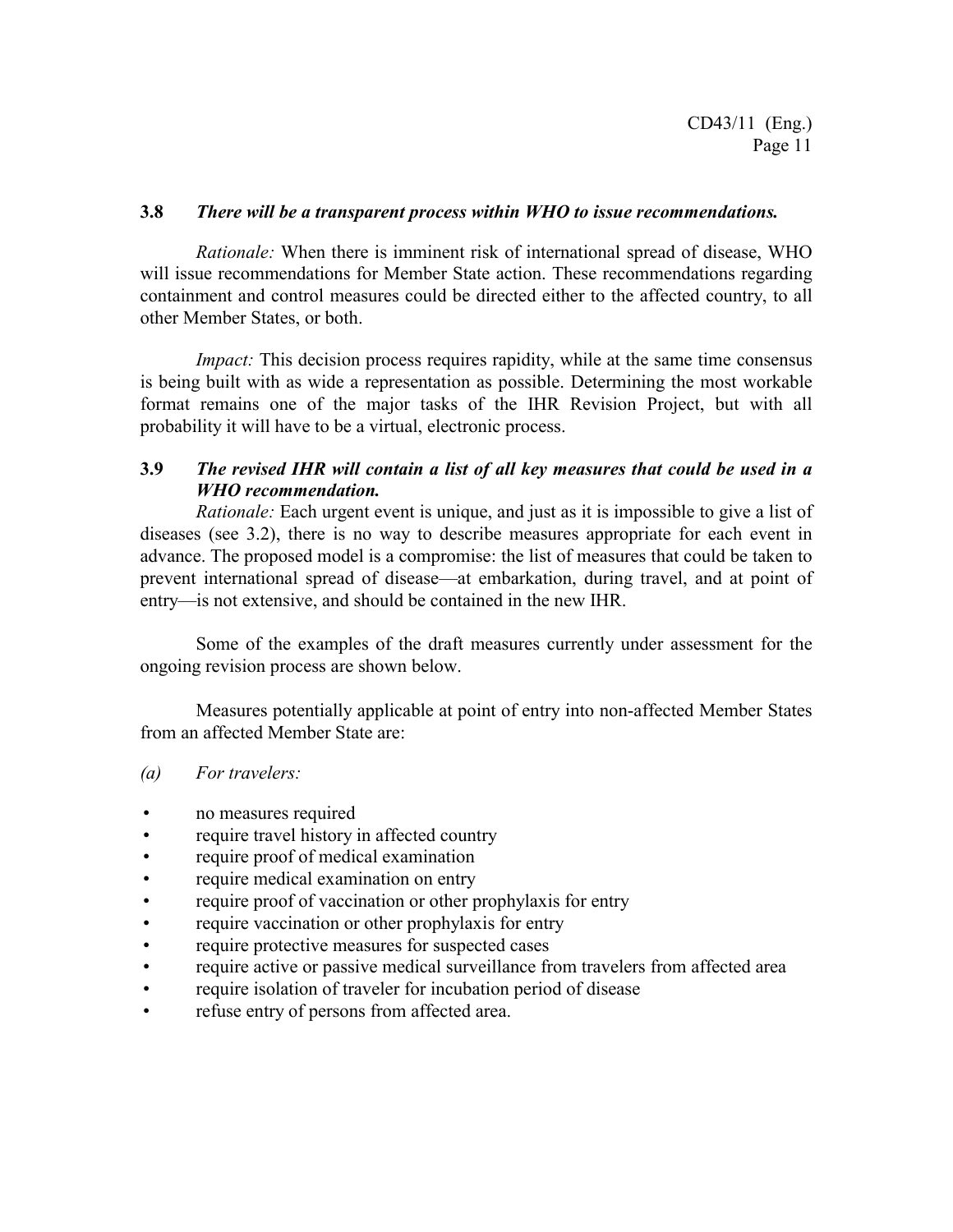#### *(b) For goods and conveyances:*

- no measures required
- require inspection of conveyance, cargo, or goods
- require treatment of conveyance, cargo, or goods
- require isolation of conveyance, cargo, or goods
- require destruction of cargo, or goods
- refuse entry of conveyance, cargo, or goods.

During an actual urgent health event, WHO would choose the appropriate measures to be taken from the complete list and use this as a basis for a recommendation for Member States. This recommendation would be time-limited for the event. A clear protocol for ending event measures would be included in the IHR text.

*Impact:* The current disease response measures listed in the IHR are the maximum permitted, and they are binding on Member States. To create the flexibility required to adapt to each major international threat, non-binding recommendations will have to replace the fixed binding measures provided in the current IHR text.

# **3.10** *A permanent International Health Regulations review body needs to be established to build continuity within the IHR process.*

*Rationale:* The existing IHR became out of date due to lack of a mandatory review process. The new IHR will have broad-based provisions and will require on-going interpretation and precedence setting. For example, the similar network for reporting of urgent events between European Union Member States is backed by a committee that meets several times per year to clarify the application and scope of this obligation.

*Impact:* The Organization needs to ensure that this process is fully supported.

### **4. Summary of Vision Behind the Proposed Changes**

In a globalized world of the 21st century, the IHR builds on the emergent inexorable link between national and global surveillance for diseases. As the regulatory framework for global surveillance of diseases, the new IHR will contain functional and effective templates for national surveillance as well as response processes for international disease threats and the harmonization of control measures.

The need for WHO to issue recommendations for international disease events is founded on the following chain of reasoning, which underscores the cross-border impact of globalization and public health: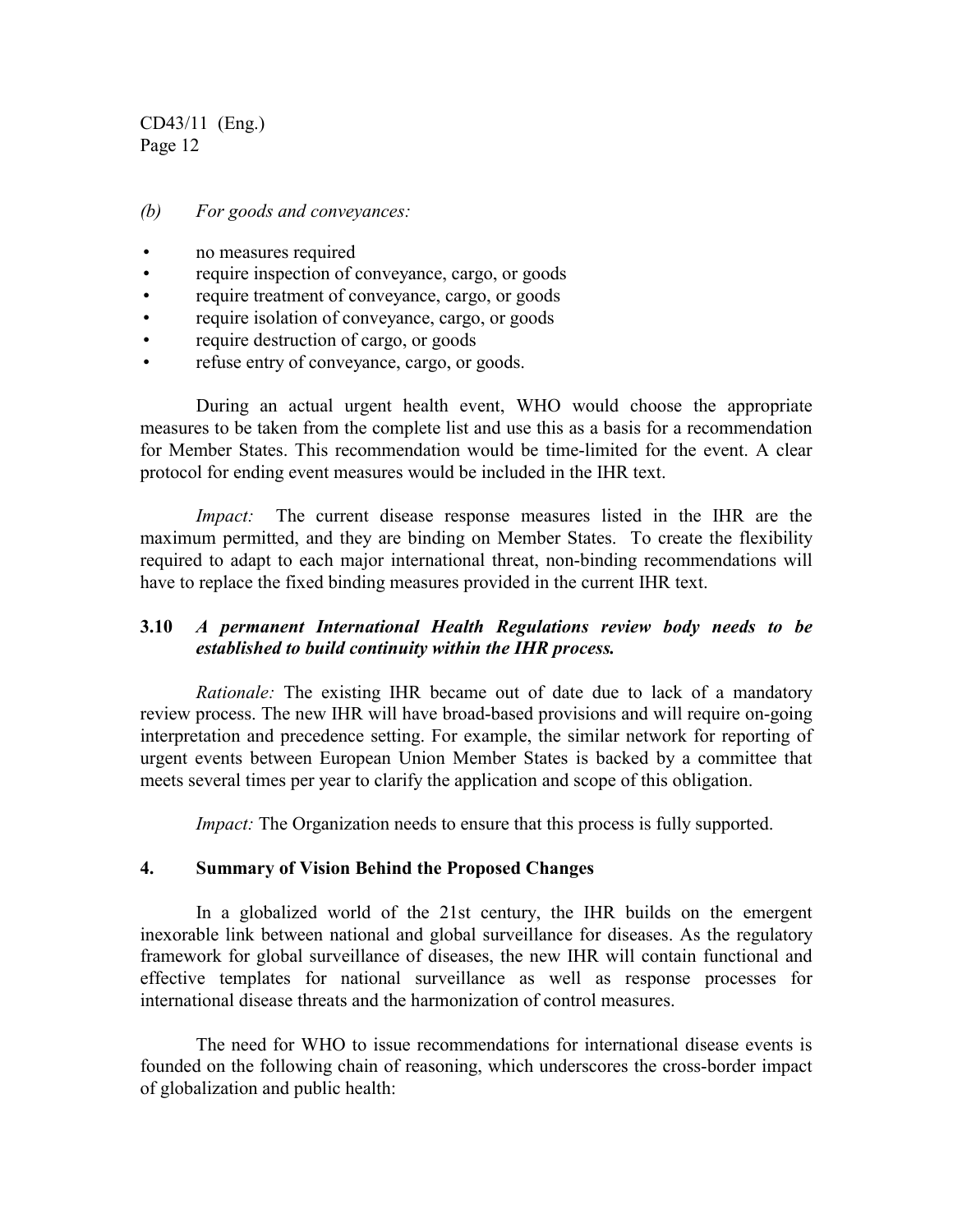- First, the best way to prevent international spread of diseases is to either detect disease pathogens or other public health threats early and stamp them out when they are still a small national problem.
- Second, early detection of unusual disease events requires good national surveillance.
- Third, international coordination is necessary since many countries may need assistance from multilateral institutions during serious disease events, and international traffic may be quickly affected, to the detriment of many States.
- Fourth, the need for international coordination presupposes the existence of an international coordinator to help harmonize and standardize notifications, responses from other countries, and the global sharing of epidemiological information.
- Fifth, effective notification of disease events to an international coordinator will be facilitated by an assurance of how this information will affect WHO Member States' economic interests—in trade and tourism.

Building on the five-pronged dimensions of this chain of reasoning, the IHR as a legally-binding regulatory mechanism for global surveillance of international disease events seek to strike a critical balance between public health and interference with international traffic movement. It is not an easy task to maintain this delicate balance, and it is in this context that the difficulties of the IHR revision will be understood.

# **5. Benefits of the New International Health Regulations for WHO Member States**

The new IHR recognizes health as a global public good. As already stated, the traditional distinction often drawn between national and international public health has been shattered by the phenomenon of globalization. National boundaries have become highly vulnerable to diseases in the 21st century. The only effective solution to reduce this spread is to develop an effective global surveillance system that builds on responsive national surveillance systems. The proposals for a new IHR seek to do this within a multilateral framework, which emphasizes a national-global surveillance partnership and collaboration. Within this multilateral framework, the new IHR stand to benefit Member States by:

- improving national surveillance in many countries
- developing a system to detect and quickly respond to potential international health events
- developing the use of modern communication tools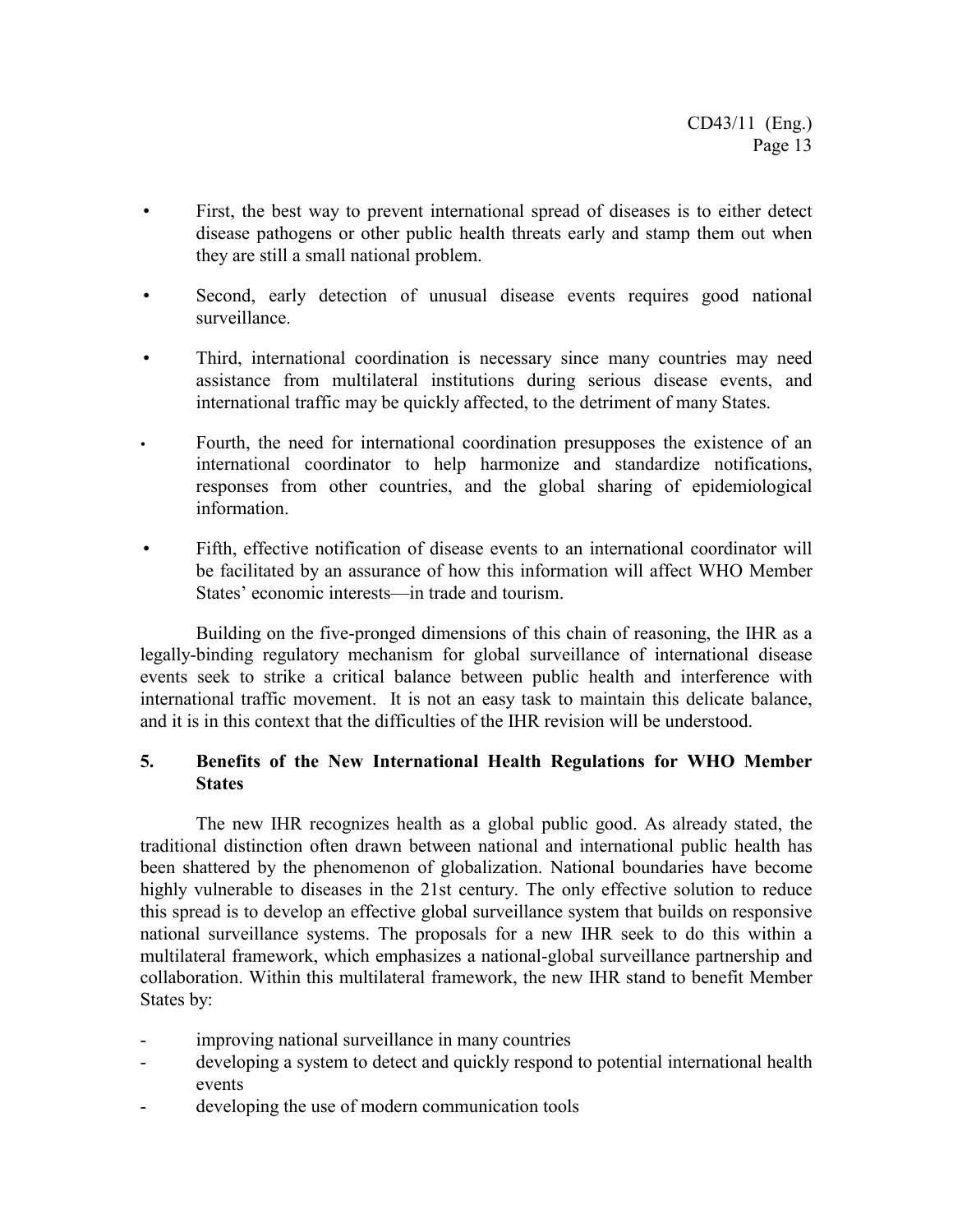- recognizing the fact that disturbances to free traffic constitute an obstacle to reporting and that there is a need to develop mechanisms to counter this interference
- developing a set of generic rules to handle different kinds of urgent events
- developing a rapid mechanism to agree on appropriate levels of national protection within this set of rules.

No isolated national control strategy will work in the long run. The only certain way for countries to protect their populations from the impact of international disease threats is to come together and agree on global solutions. These solutions can be made available to Member States by including them in the new IHR.

### **6. Building a Consensus for the International Health Regulations**

The IHR revision process strives to build a broad consensus with WHO Member States. The current collaboration between the Secretariat and interested Member States is designed to test the proposed changes and to seek suggestions on how the Member States would want the new IHR to operate. An extension of this collaboration has led to the setting up of an electronic virtual discussion forum between the IHR team and representatives of WHO Member States. The revision team wrote to all the Member States asking them to nominate focal points from their relevant ministries to act as resource persons to make inputs to the revision process. In the Region of the Americas, PAHO has been working with Brazil, Mexico, Peru, and signatory States of MERCOSUR to formally establish collaboration partnerships for the IHR revision process. In fact, MERCOSUR has included the follow-up of the IHR revision as an agenda topic of its health sector committee.

The next stage of consensus-building involves the working relations of WHO Country Representatives, Member States, and WHO Regional Offices with international agencies and institutions whose work is related to the IHR. These include the Food and Agriculture Organization (FAO), International Air Transport Association (IATA), International Civial Aviation Organization (ICAO), World Trade Organization (WTO), and International Maritime Organization (IMO).

### **7. Action by the Directing Council**

The Directing Council is invited to consider the annexed resolution recommended by the Executive Committee.

Annexes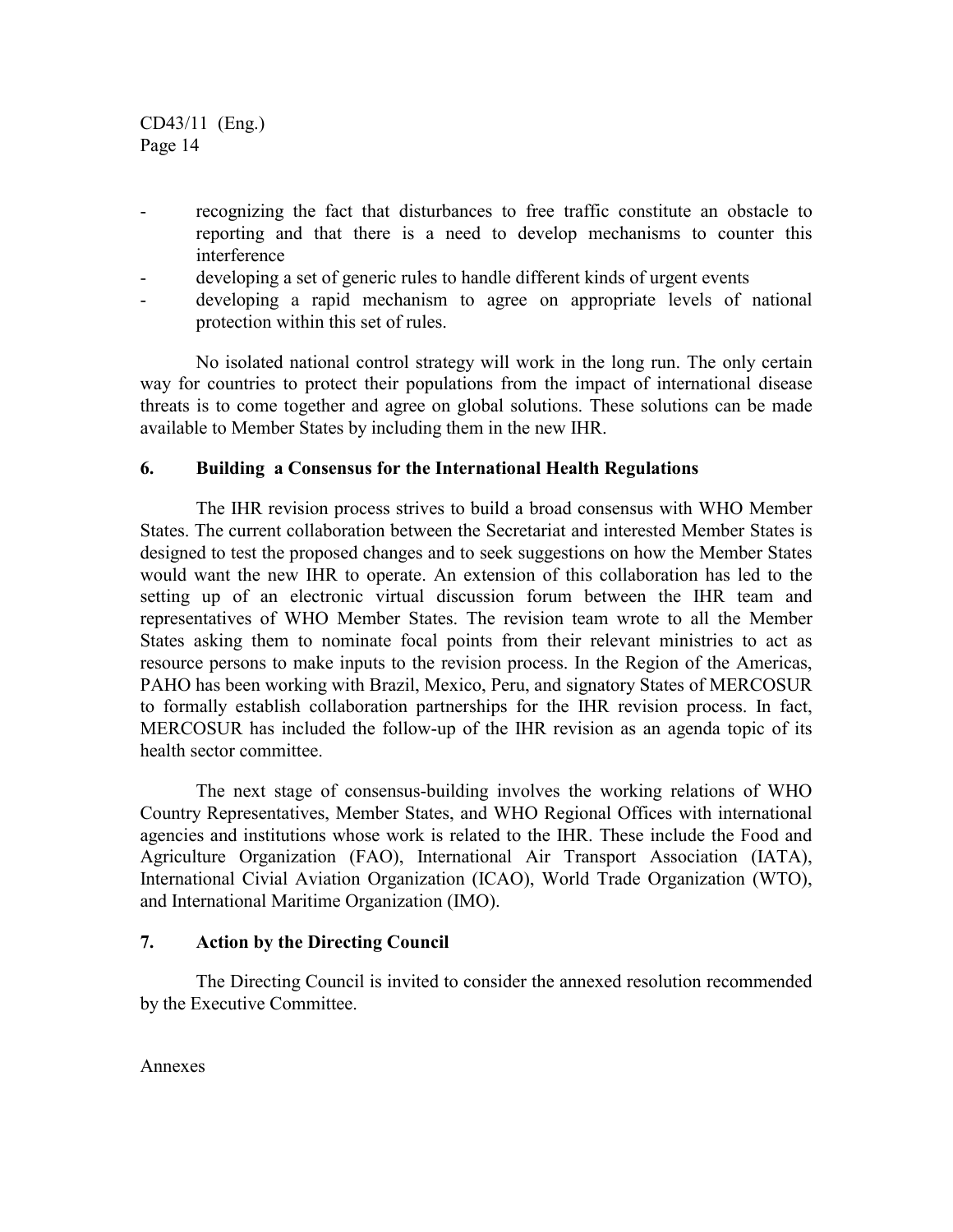

**Schematic Flow Chart of Revised International Health Regulations Notification Process**

Information can thus reach the Organization via three different routes. After verification and collaboration with affected country, all routes lead to the same action.

(Please note that this is a superficial representation: many more activities would be included. For example, no boxes show what happens if an event is eventually shown not to be of international importance.)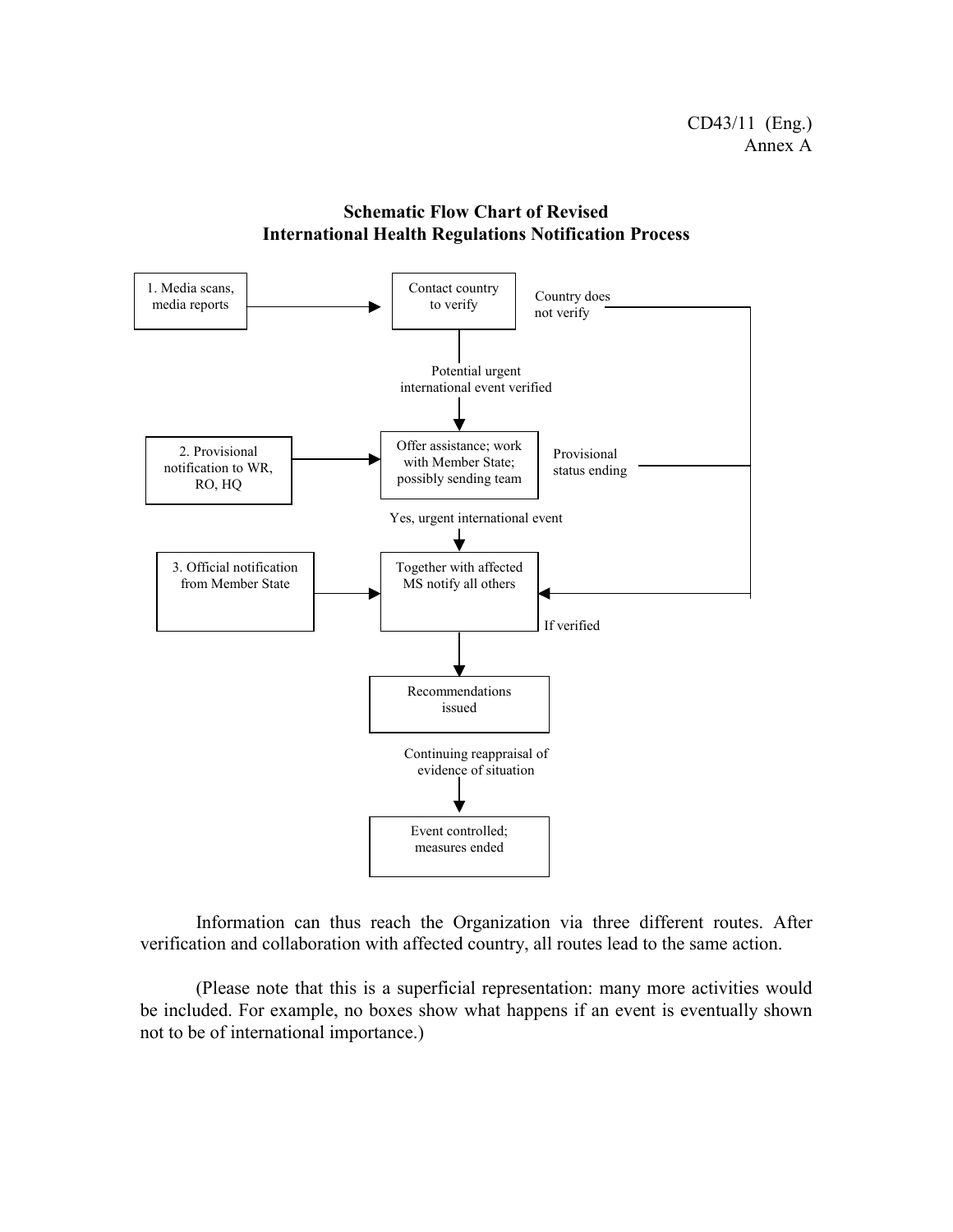#### **International Health Regulations Revision Process**

- May 1995: World Health Assembly passes Resolution 48.7 calling for the revision of the IHR.
- December 1995: Meeting of international experts decides to pursue syndrome notification, to try and capture all important disease events.
- 1996-1997: Informal Working Group of internal and external experts established. The group recommends the use of disease syndromes and to continue existing public health requirements in the 1969 version of IHR.
- October 1997: Initiation of Syndrome Notification Pilot Study in 21 countries selected by WHO Regional Offices.
- January 1998: Preliminary IHR draft distributed to Member States for review and comment.
- May 1998: Progress report to the World Health Assembly.
- November 1998: Meeting of the Committee on International Surveillance of Communicable Diseases (CISCD).
- January 1999: Small working group convened to analyze CISCD meeting and propose future changes.
- March 1999: Syndrome Notification Pilot Study terminated.
- August 1999: IHR revision team strengthened
	- New concepts elaborated and developed
	- 17 meetings held with collaborating Member States
	- Electronic Virtual Discussion Forum initiated with participants from some 70 Member States
	- Collaboration with relevant international agencies—WTO, IMO, IATA, ICAO, International Atomic Energy Agency (IAEA), European Union (EU) pursued
	- Synergy between IHR and WTO's SPS agreement explored.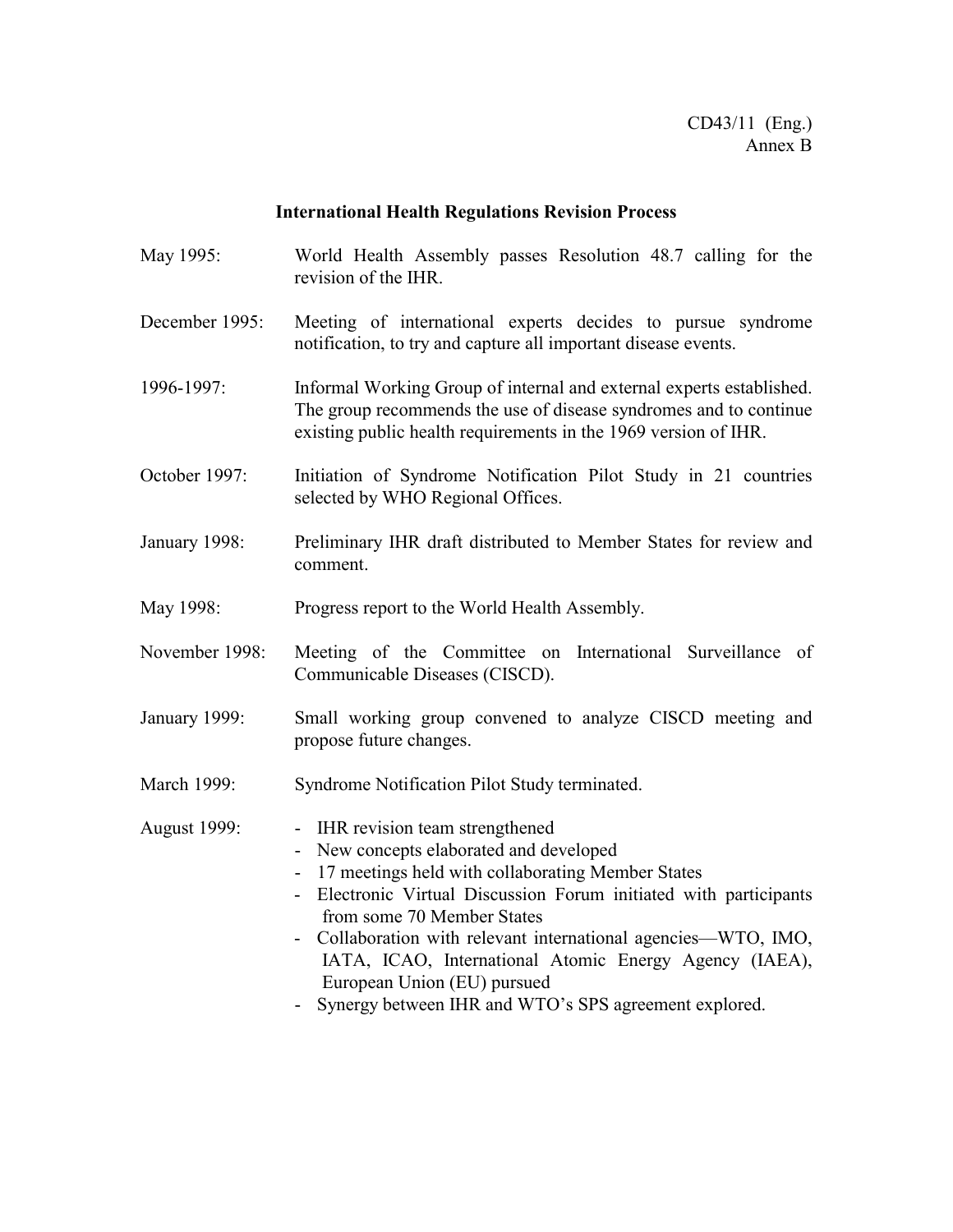| WHO Cabinet and Global Cabinet endorsed the direction of IHR<br>revision.                                                                                                                                                                                                |
|--------------------------------------------------------------------------------------------------------------------------------------------------------------------------------------------------------------------------------------------------------------------------|
| WHO Executive Board endorsed and recommended the IHR to the<br>World Health Assembly (Resolution WHA 54.14).                                                                                                                                                             |
| The World Health Assembly (Resolution WHA54.14) endorsed the<br>direction of the IHR revision and urged Member States:                                                                                                                                                   |
| - To participate actively in the verification and validation of<br>surveillance data and information concerning health emergencies<br>of international concern, together with WHO and other technical<br>partners;<br>- To designate a national focal point for the IHR. |
|                                                                                                                                                                                                                                                                          |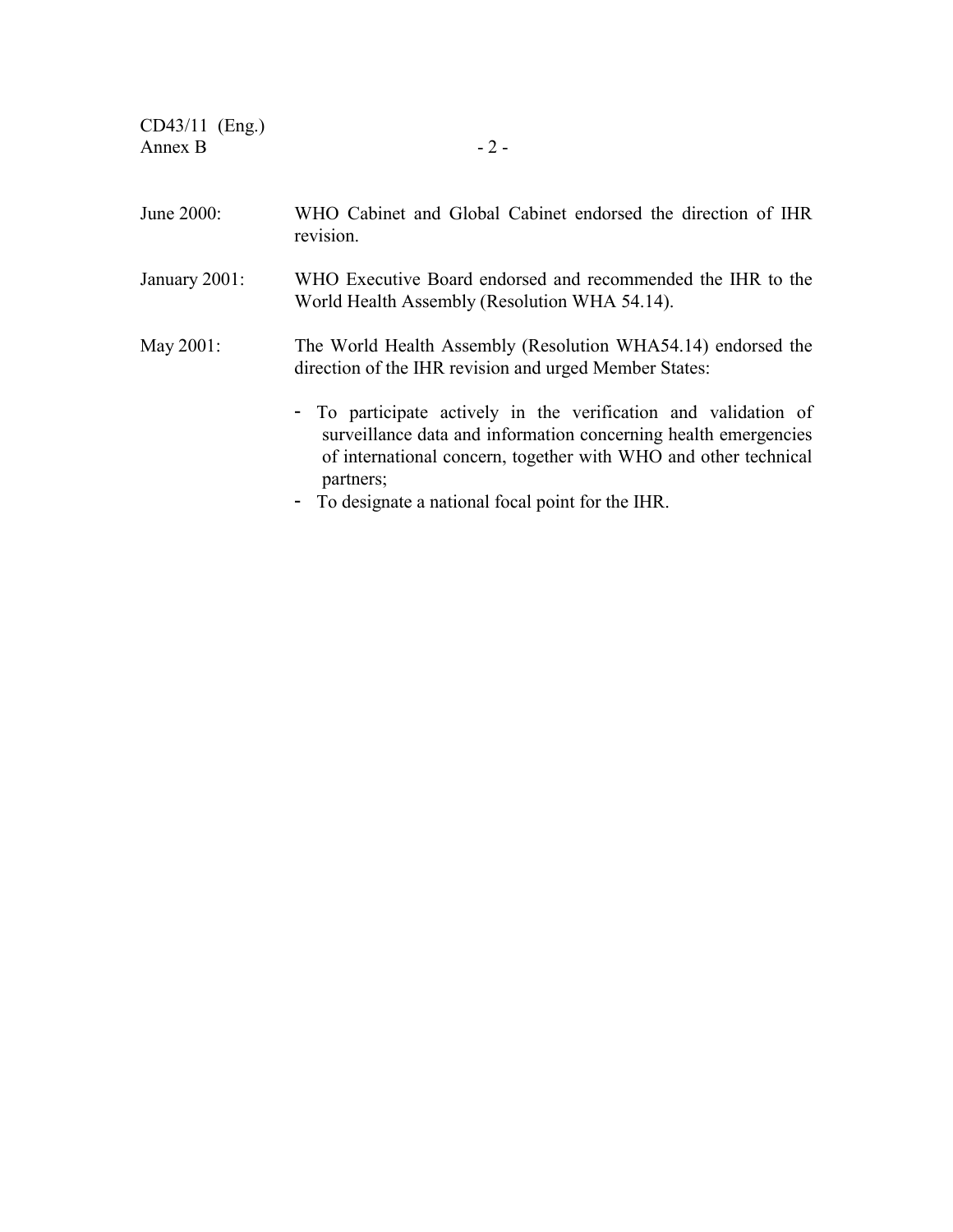CD43/11 (Eng.) Annex C

# **Contact Officers**

Since the IHR revision process is still in the development stage, no new draft IHR version currently exists. Information on the IHR revision can be obtained from the Secretariat at WHO Headquarters in Geneva and PAHO Headquarters in Washington, D.C.

Please contact:

| WHO-Geneva            | William (Sandy) Cocksedge, CSR |
|-----------------------|--------------------------------|
| Tel.                  | (41 22) 791 2729               |
| Fax.                  | (41 22) 791 4752               |
| e-mail                | cocksedgew@who.int             |
| PAHO-Washington, D.C. | Marlo Libel, HCP/HCT           |
| Tel.                  | $(202)$ 974 3129               |
| Fax.                  | $(202)$ 974 3632               |
| e-mail:               | libelmar@paho.org              |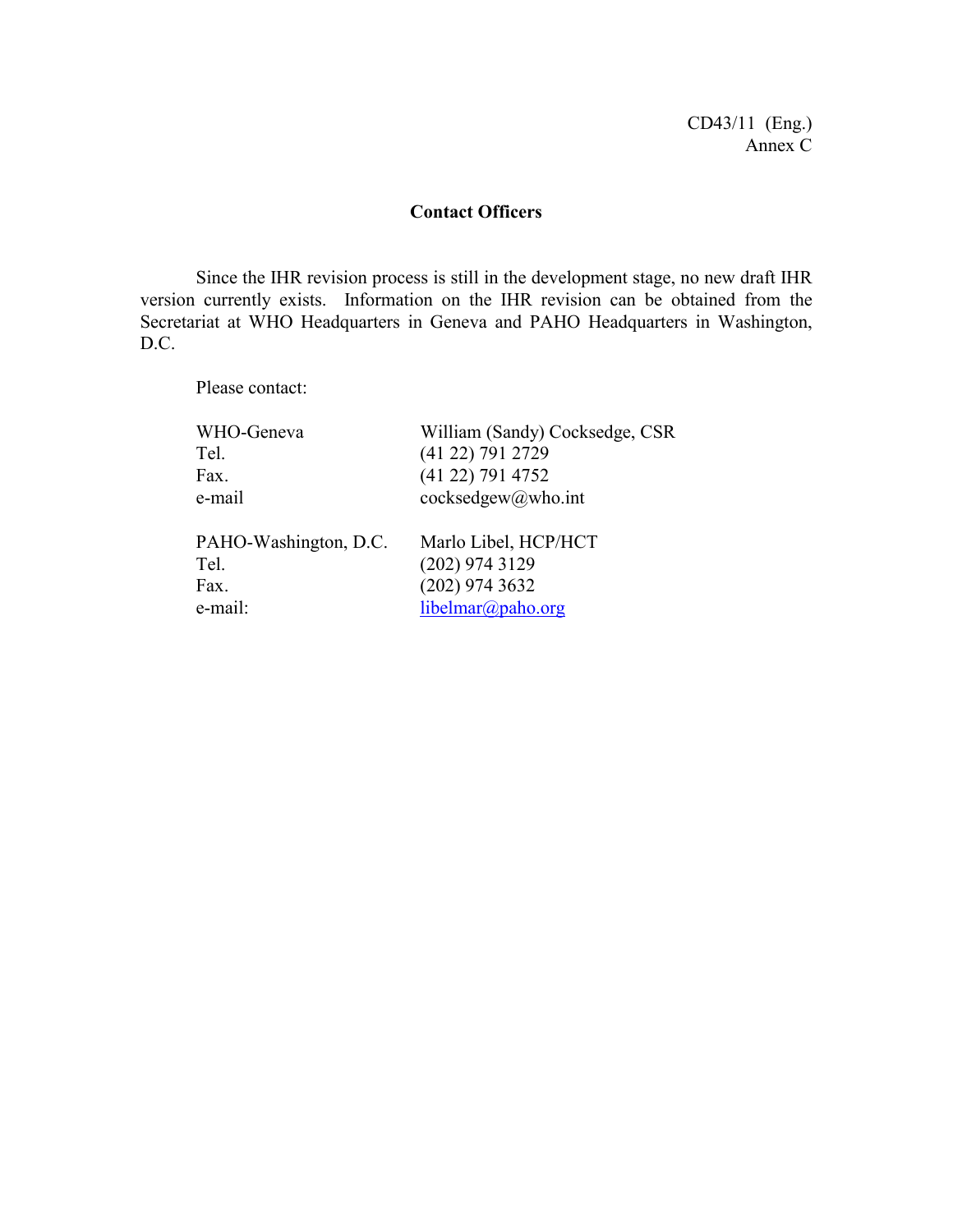



**128th SESSION OF THE EXECUTIVE COMMITTEE**

*Washington, D.C., 25-29 June 2001*

# *RESOLUTION*

# *CE128.R1*

# **INTERNATIONAL HEALTH REGULATIONS**

### *THE 128th SESSION OF THE EXECUTIVE COMMITTEE,*

Having considered the progress report on the International Health Regulations: (Document CE128/14);

Recognizing the permanent threat of the transboundary spread of infectious diseases; and

Regarding the International Health Regulations as the legal framework for global epidemic alert and response,

#### *RESOLVES*:

To recommend to the Directing Council the adoption of a resolution along the following lines:

#### *THE 43rd DIRECTING COUNCIL*,

Recalling resolutions WHA48.7 on the International Health Regulations and CD41.R14 on emerging and reemerging infectious diseases and antimicrobial resistance;

Having seen the progress report on the revision of the International Health Regulations (Document CD43/) and recognizing the need to adjust the current version of the International Health Regulations so that it takes into account the increased volume of international travel and trade and current trends in the epidemiology of communicable diseases, including emerging disease threats;

Considering the need to protect public health and control disease and, at the same time, avoid unnecessary measures that could have unanticipated social or economic consequences; and